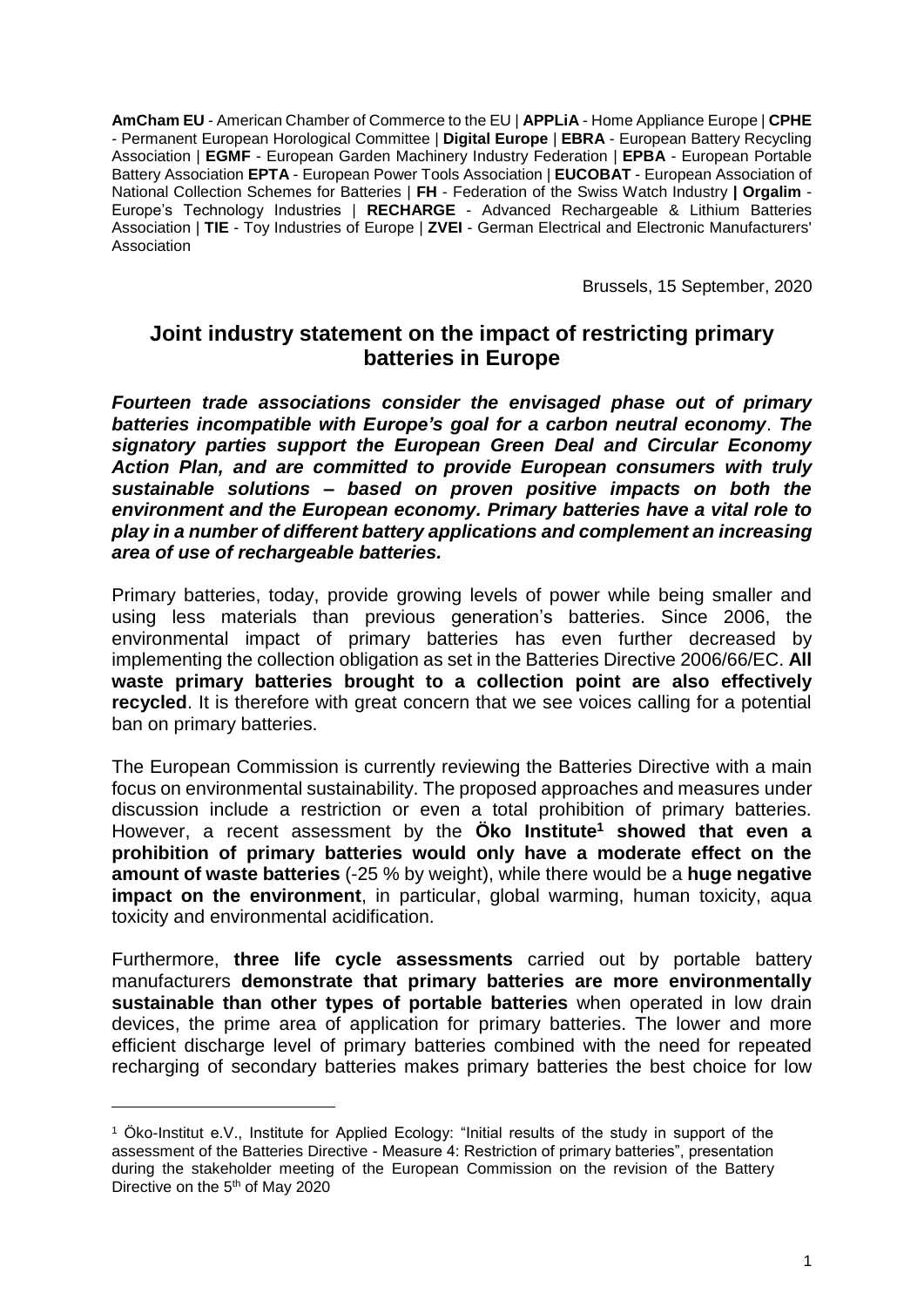drain devices since these require lower power levels. Over 50% of the battery appliances market is focused on miniature, portable, lightweight, low drain applications and the prospects point to continued growth in this segment. The analysis of the Öko Institute indicates that a **total prohibition of primary batteries would require scrapping 70% of today's battery-powered devices, resulting in a considerable amount of waste.**

In fact, many products have already **transitioned to rechargeable batteries** where this is **both technically possible and advantageous from both an environmental and economic point of view** (patient monitors, digital cameras, barcode scanners, uninterruptible power supplies (UPS), power tools, just to mention some). In general, high drain applications without long stand-by times before use, are best suited for rechargeable batteries. In **low drain applications, however, primary batteries constitute a more sustainable solution** than rechargeable ones. Thanks to their low self-discharge rate and durability, they are often the **only option for a lifetime battery solution** which in some applications (utility meters, smart city or environmental sensors and asset tracking devices) can go as far as almost two decades.

Furthermore, and contrary to persisting opinion**, primary batteries cannot be compared to single use products** such as certain plastics where no organised collection and recycling infrastructure exists. Primary batteries are energy sources and they have great impact on a vast number of essential applications and sectors using primary batteries. They are designed to be **used many times in one or even multiple appliances, and in some cases for the entire use life of an equipment.** Qualifying primary batteries as 'single use products' is hence misleading.

We also want to stress that not all primary batteries can be easily replaced by rechargeable batteries in any type of appliances. **We caution against direct replacement ignoring the IEC** (International Electrotechnical Commission) **standards and the differences in voltage** between primary alkaline batteries and lithium ion rechargeable batteries, for example. Additionally, **many primary battery applications do not feature the technical infrastructure necessary for a rechargeable battery**. Some equipment is not suitable to connect to the grid (such as asset tracking), to attach a solar panel to (inter alia IoT) or to send a maintenance crew to recharge the battery on a regular basis (highly distributed uses).

Finally, the specific technologies used in primary batteries are increasingly enabling the development of rechargeable designs and applications. Our concern is that by limiting or eliminating the well-established EU primary battery value chain, the potential for these key battery technologies would be at risk as a whole.

In Annex 1, we include a non-exhaustive list of sectors using primary batteries and for which **an alternative does not exist or would impact negatively** on the functioning of the product, sustainability or reliability, not to mention the design and manufacturing process.

The undersigned associations highlight that phasing out primary batteries will, in addition to the negative impact on the environment as outlined above, result in: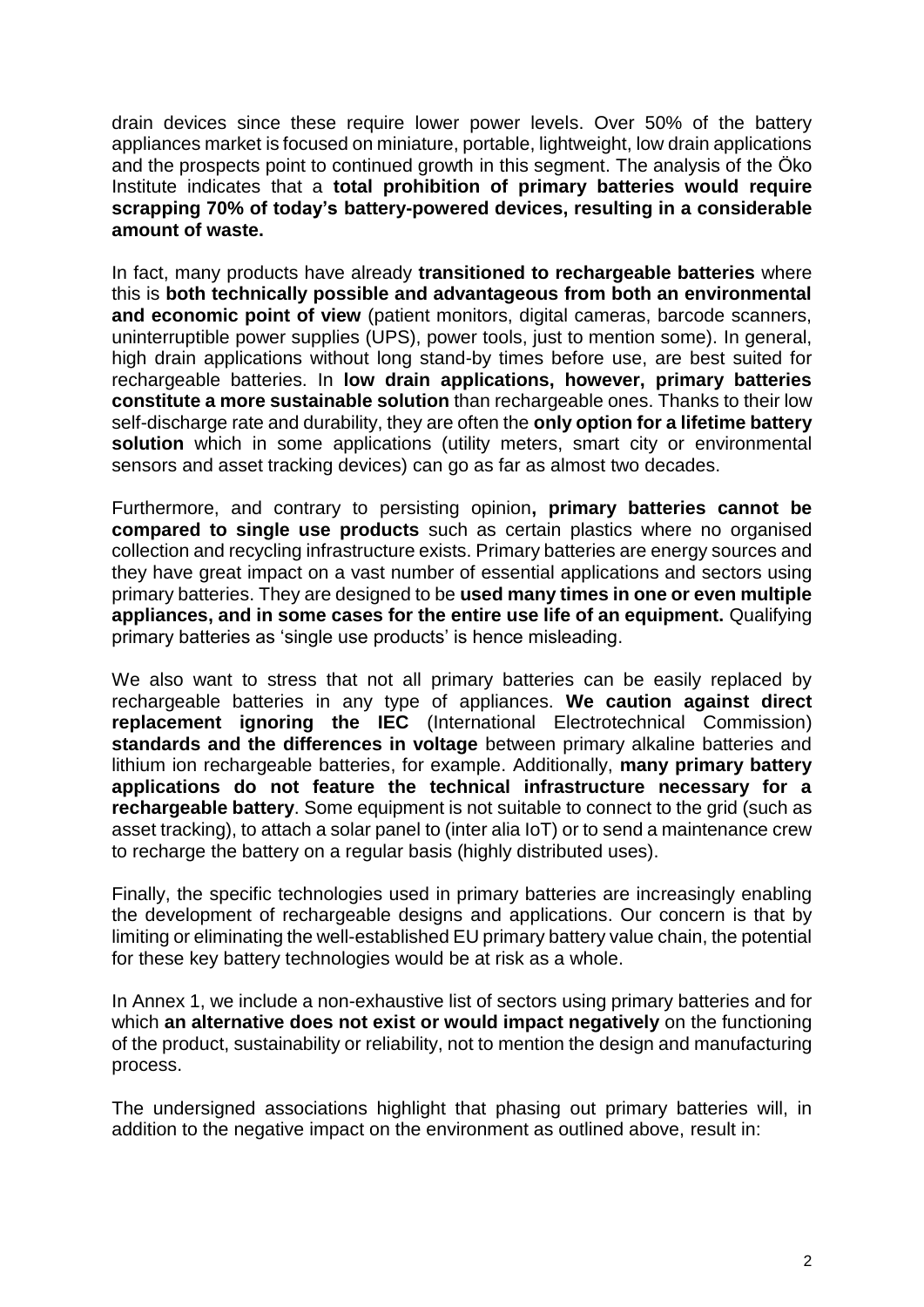- **Unnecessary scrapping of an extreme number of devices** currently powered by primary batteries resulting in a high number of products **going to waste prematurely;**
- Impact on **user experience**, take for instance medical applications of patients in critical medical conditions or in older age who would be impacted by the burden of recharging to maintain therapy;
- Extensive **re-design, re-validation and re-registration of products** to cater for:
	- o More complicated battery management circuits including complete new mechanical designs;
	- o More electronic parts and components (e.g. cables, chargers);
	- o Existing manufacturing lines will become obsolete and new custom manufacturing lines will be required;
- Peripheral recharging instruments (extremely inconvenient in some cases such as medical implants);
- **Loss of EU leadership in key technologies** that are available for and are increasingly used in battery applications as a whole, whether primary or other.

In view of our support for the European Commission's ambition to work toward a competitive, circular and sustainable environment and economy in the European Union, we want to caution against policy measures that result in more greenhouse gas emissions and waste, put at risk an existing European industry, create burdens and costs to various sectors, and negatively affect consumer expectations.

We call on the **European Commission to** take our industry data into account and to **withdraw plans to generally phase out primary batteries in Europe**.

## **Signatories:**

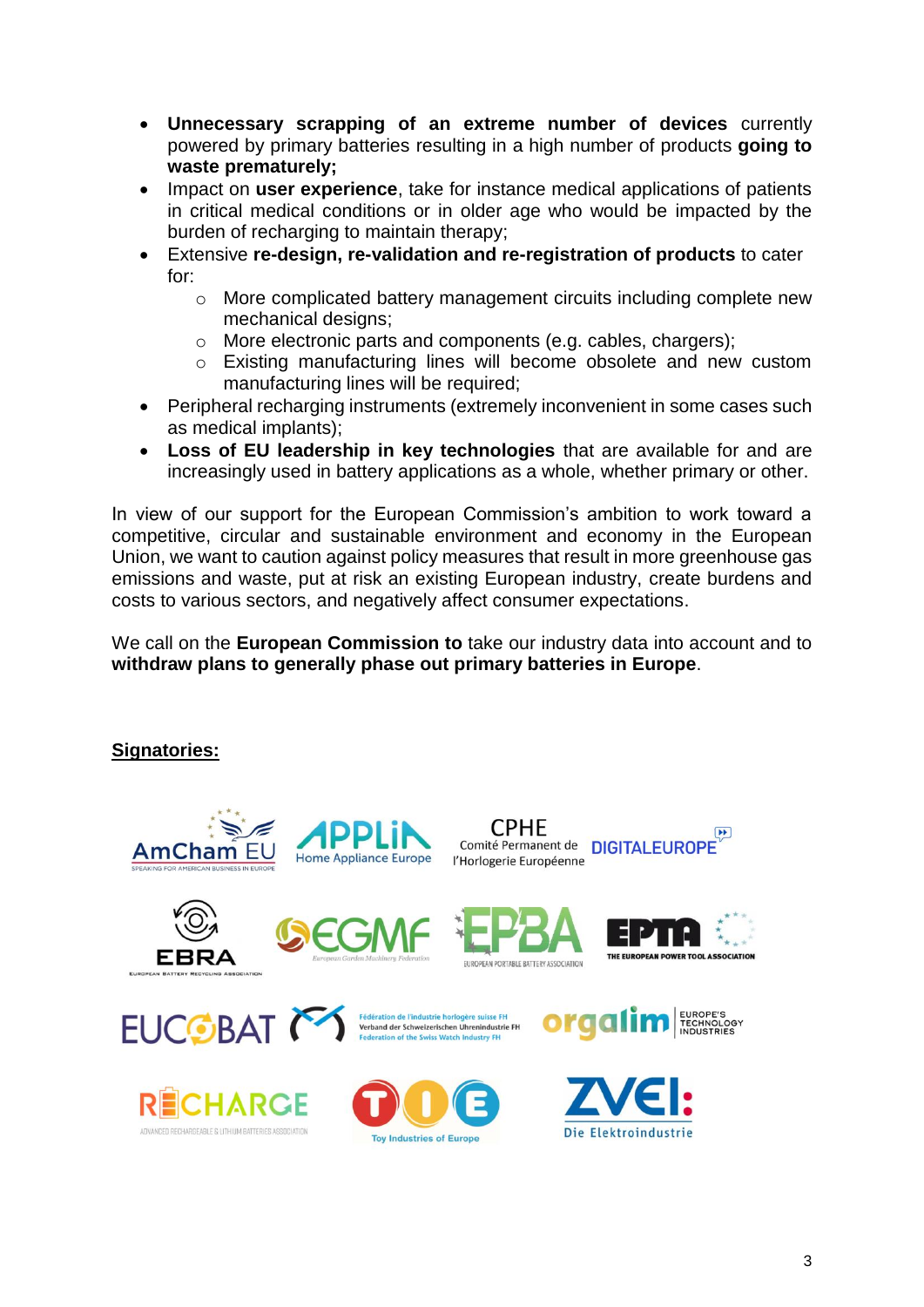# **ANNEX 1**

## **Impact of phasing out primary batteries of the European market:**

## **Medical sector:**

For medical devices the following considerations are paramount and make primary batteries the sole option to power these devices: hygiene and sterilisation, longevity and reliability (lifesaving therapies such as pacemakers or automated external defibrillators), performance and accuracy (in vitro diagnostic devices, pregnancy and ovulation digital self-tests), safety and performance especially during transport (monitors, temperature trackers), back-up electricity source (infusion pumps); and others. A ban on primary batteries would generate unacceptable public health implications.

### **Electrical and electronic safety-technology equipment sector:**

Primary batteries are used in electrical and electronic equipment for memory back-up purposes as auxiliary batteries. They are also used in a multitude of remote controls. There are numerous products in the safety technology market where for reasons of lifetime, maintenance, safety, application and technology a ban on primary batteries will have negative impact on the availability, acceptance and competitiveness of these products.

For personal computing products primary batteries are rarely if ever replaced during the life of the PC, lasting five to ten years or longer. Primary batteries provide essential memory backup and real-time clock functions that cannot be reliably performed by their rechargeable counterparts. Rechargeable batteries would be less reliable for this application and negatively impact the user experience. Rechargeable batteries could completely discharge resulting in the loss of data and real time.

In addition, in certain cases legal implications have to be considered, e.g. for smoke alarm detectors. Smoke alarm detectors are harmonized building products under mandate M/109 and are developed and certified according to the EN 14604 standard. Several EU Member States have created legislation for installing smoke alarm detectors in all private households. Essential requirements of EN 14604 cannot be met only with rechargeable batteries. Especially for the housing industry, rechargeable batteries are not an alternative, as it is not legally possible to hold tenants responsible for the regular recharging of the smoke detector batteries and the removal and installation. For this reason, 3V lithium primary batteries are now the standard, as these batteries last for the entire lifetime of the smoke alarm detector, i.e. 10 years.

### **Information and communications technology sector:**

Non-rechargeable batteries will be present in some ICT applications but are typically not a lifetime limiting factor. A non-exhaustive list of examples is hereby provided:

- remote controls, analogue quartz watches, electronic products using memory back-up functions;
- car keys, smoke detectors, emergency devices, remote monitoring devices (e.g. tire pressure), implantable medical devices, thermometers.

Primary batteries allow for risk control mitigation in case of unavailability of immediate electrical power to operate. They are therefore essential in disaster and emergency situations where there is no power as well as in remote areas with poor or no connection to the grid.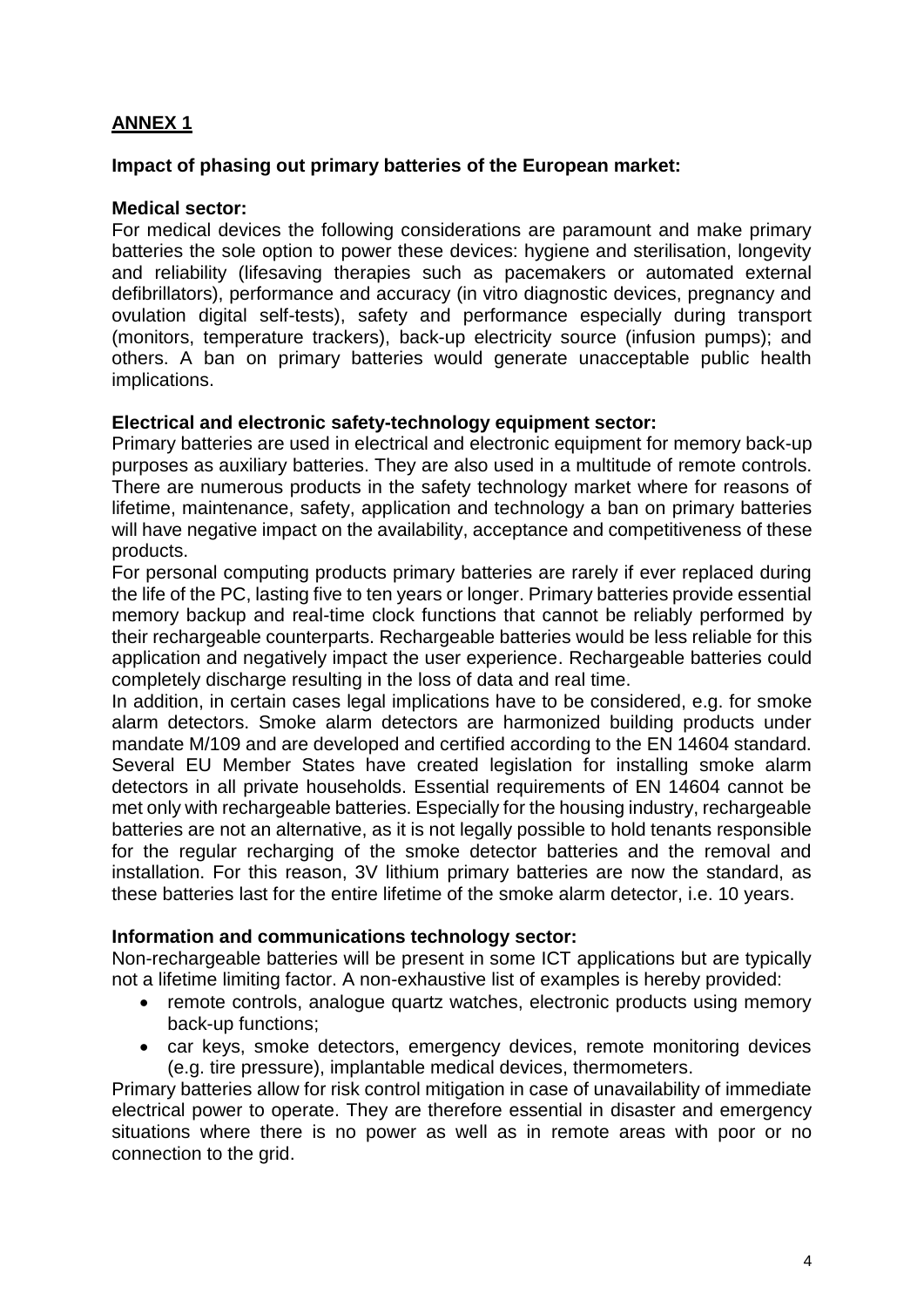A multitude of sensors and remote-control applications use primary batteries to power the devices. The lifetime of the product is often covered by one battery with similar lifetime as the application. Primary batteries in these applications are indispensable and a conversion to rechargeable batteries is often not feasible technically and / or economically.

In applications subject to extreme weather conditions or high temperature (e.g. tyre pressure monitoring systems, water and gas meters, drill heads for oil and gas wells, gas-sensors, automatic toll devices) there is simply no alternative to primary batteries as rechargeable batteries cannot equally perform in under the same conditions.

### **Monitoring and controlling sector:**

In applications subject to monitoring and control of sensitive areas (especially explosive atmospheres) there is in most cases no alternative to primary batteries as rechargeable cannot perform in the same conditions.

#### **Utility metering:**

Primary batteries can operate smart meters, like gas or water-meters for their entire lifespan of up to 20 years. Such lifetime solutions are an ideal field for primary batteries. A restriction on primary batteries would put the smart metering project and many other – also evolving – sensor based projects in danger and could thus even hinder innovation

#### **Garden and outdoor power equipment sector:**

Manufacturers of garden, landscaping, forestry and turf maintenance equipment use primary batteries in various types of machines. These types of batteries are notably integrated in circuit boards. Incorporating primary cells is important to maintain some functions, such as clock, safety and monitoring, even when the machine is not being operated. In addition to robustness of design, primary cells are used to maintain relevant software-controlled features (e.g. safety performance and data integrity). Primary cells are designed to last for the product's entire lifetime.

### **Recycling sector:**

Because the recycling processes for primary alkaline and for lithium ion batteries are essentially different (including in manpower needs) these are not performed by the same recyclers. Recycling companies specialised in alkaline primary batteries would be out of business with a ban on primary batteries. On the short term and due to the highly competitive nature of the recycling market which is very dependent on the quantities of products available for recycling, a phase out in primary batteries will immediately affect the recycling capacity, jeopardising the recycling of the remaining primary batteries in the market.

### **Applications using hybrid systems:**

For several long-term applications, a combination of primary and rechargeable batteries is used to strengthen the positive effects of both technologies. Namely high power capability combined with low self-discharge for rechargeable batteries and high energy with very low self-discharge for primary batteries. Notwithstanding these characteristics can only be reached by further product optimisation. For instance rechargeable batteries can be trimmed to deliver high power pulses even at low or very high temperatures, combined with a relatively low self-discharge level. The backside of this approach is an additional decrease in capacity. A primary battery, not